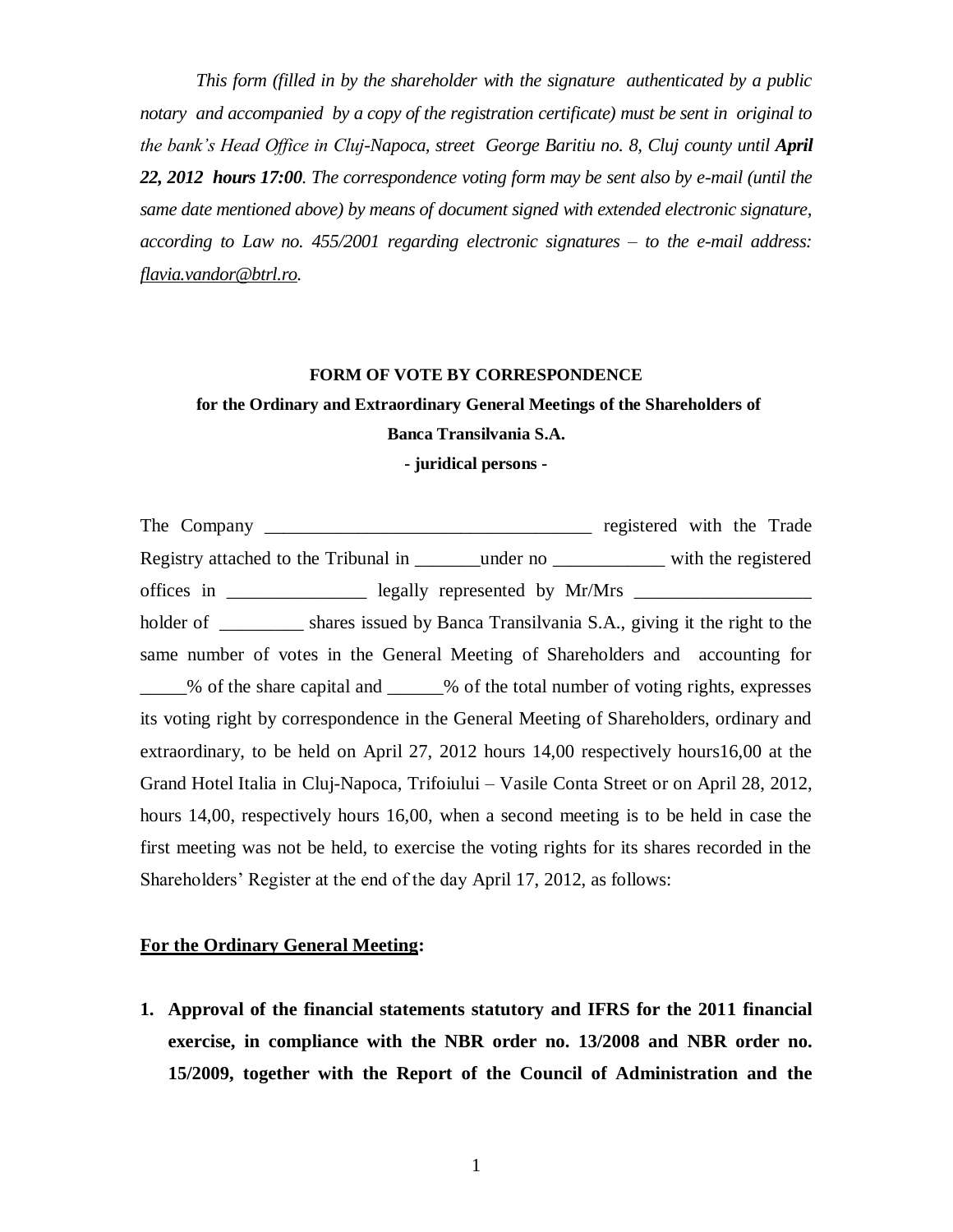**Report of the Independent Auditor as well as the approval of the proposed profit distribution;** 

For\_\_\_\_\_\_\_\_\_\_\_\_\_ Against\_\_\_\_\_\_\_\_\_\_\_\_\_\_\_ Abstention \_\_\_\_\_\_\_\_\_\_\_\_\_\_\_\_

**2. Discharge of administrators for the 2011 exercise;** 

For Against Abstention **Abstention** 

**3. Approval of the Budget for expenditure and revenues and the investment plan for 2012 (business plan for 2012);** 

For Against Abstention **Abstention** 

**4. Selection of an administrator for the period remaining to the end of the current mandate for the Council of Administration, namely 2012 – 2014, to fill a vacancy**

**1. VASILE PUŞCAŞ**

For Against Abstention

**5. Setting the remuneration of administrators for 2012 exercise, including the ceilings of additional remunerations granted to the administrators and directors;**  For Against Abstention **Abstention** 

**6. Approval of the date of May 21, 2012 as registration date (defined as the date to identify the shareholders who are to benefit from dividends and other rights under the GSM decisions).** 

For\_\_\_\_\_\_\_\_\_\_\_\_\_ Against\_\_\_\_\_\_\_\_\_\_\_\_\_\_\_ Abstention \_\_\_\_\_\_\_\_\_\_\_\_\_\_\_\_

### **For the Extraordinary General Meeting:**

1. Increase of the share capital with the amount of **129.384.347** lei, by issuing **129.384.347 new shares,** with a face value of 1 leu/share. The increase in the share capital will be carried out by using the following sources: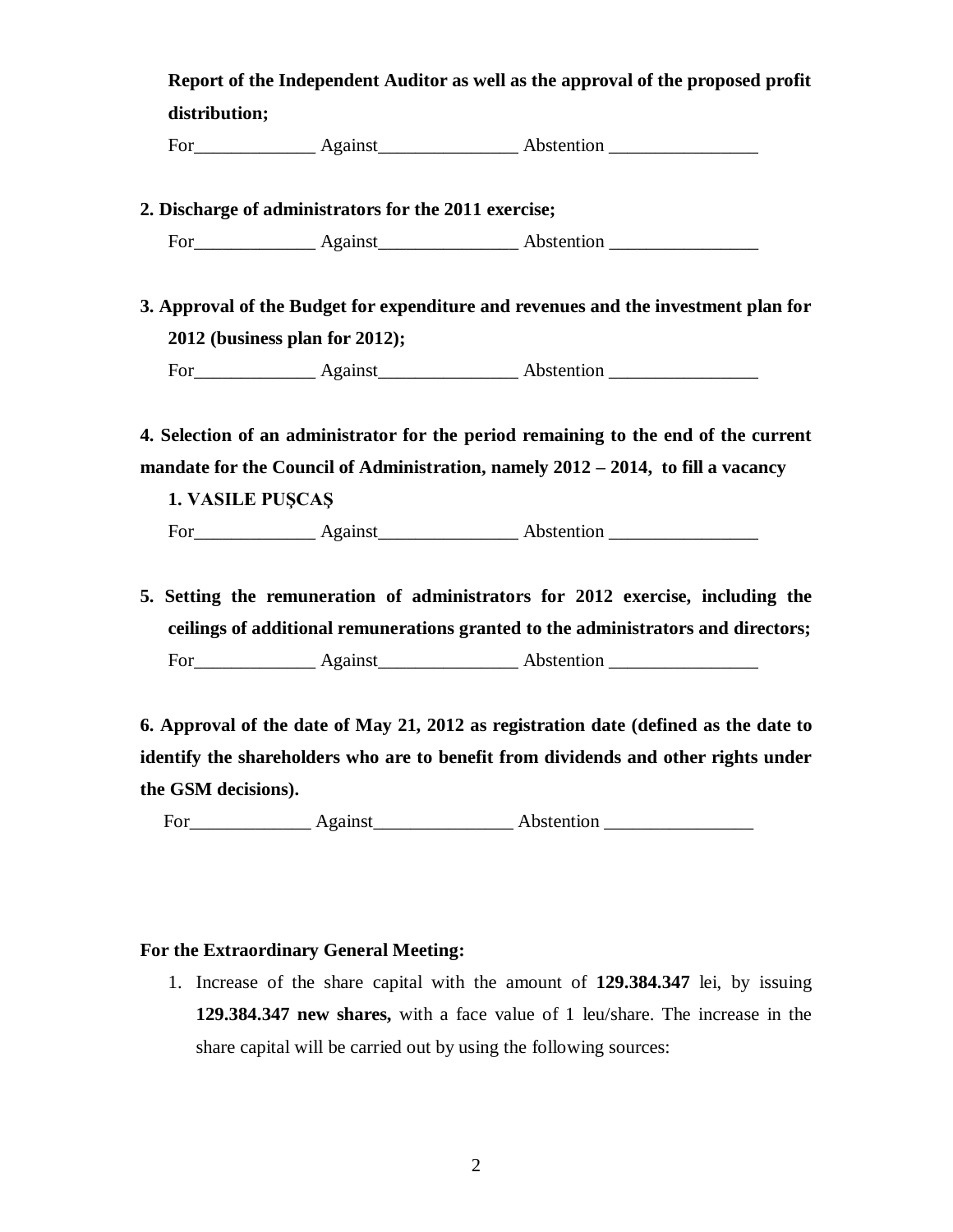- a) capitalization of reserves from the net profit of previous years outstanding in the balance sheet as of 31.12.2011 in amount of **6.123.673 lei lei**, respectively the issue of **6.123.673 lei new shares** with a face value of 1 leu/share in the benefit of the shareholders registered with the Shareholding Register held by the Central Depository at the registration date that will be established by the GSM (*proposed date May 21, 2012*);
- b) use of issue premiums fully cashed, in amount of **732.135 lei,** respectively the issue of 732.135 new shares, with the face value of 1 leu/share, in the benefit of the shareholders registered with the Shareholding Register held by the Central Depository at the registration date that will be established by the GSM (*proposed date May 21, 2012*);
- c) capitalization of reserves from the net profit of year 2011, outstanding in the balance sheet as of 31.12.2011 in amount of **122.528.539 lei**, respectively the issue of **122.528.539 new shares,** with a face value of 1 leu/share in the benefit of the shareholders registered with the Shareholding Register held by the Central Depository at the registration date that will be established by the GSM (*proposed date May 21, 2012*);

For\_\_\_\_\_\_\_\_\_\_\_\_\_ Against\_\_\_\_\_\_\_\_\_\_\_\_\_\_\_ Abstention \_\_\_\_\_\_\_\_\_\_\_\_\_\_\_\_

# **2. Approval for an issue of subordinated convertible bonds in amount of 30 millions euro**

For Against Abstention

**3. Modification/completion of the Constitutional Act, according to the convening notice.**

For Against Abstention

**4. Approval of the buyback by the bank of its own shares, in accordance with the applicable legal provisions, under the following terms and conditions: maximum 15,000,000 shares (0.84% of the total shares included in the share capital) with a face value of 1 leu/share at a minimum price equal to the market price on BVB at the moment of the buyback and a maximum price of 2 lei, for a period of maximum**